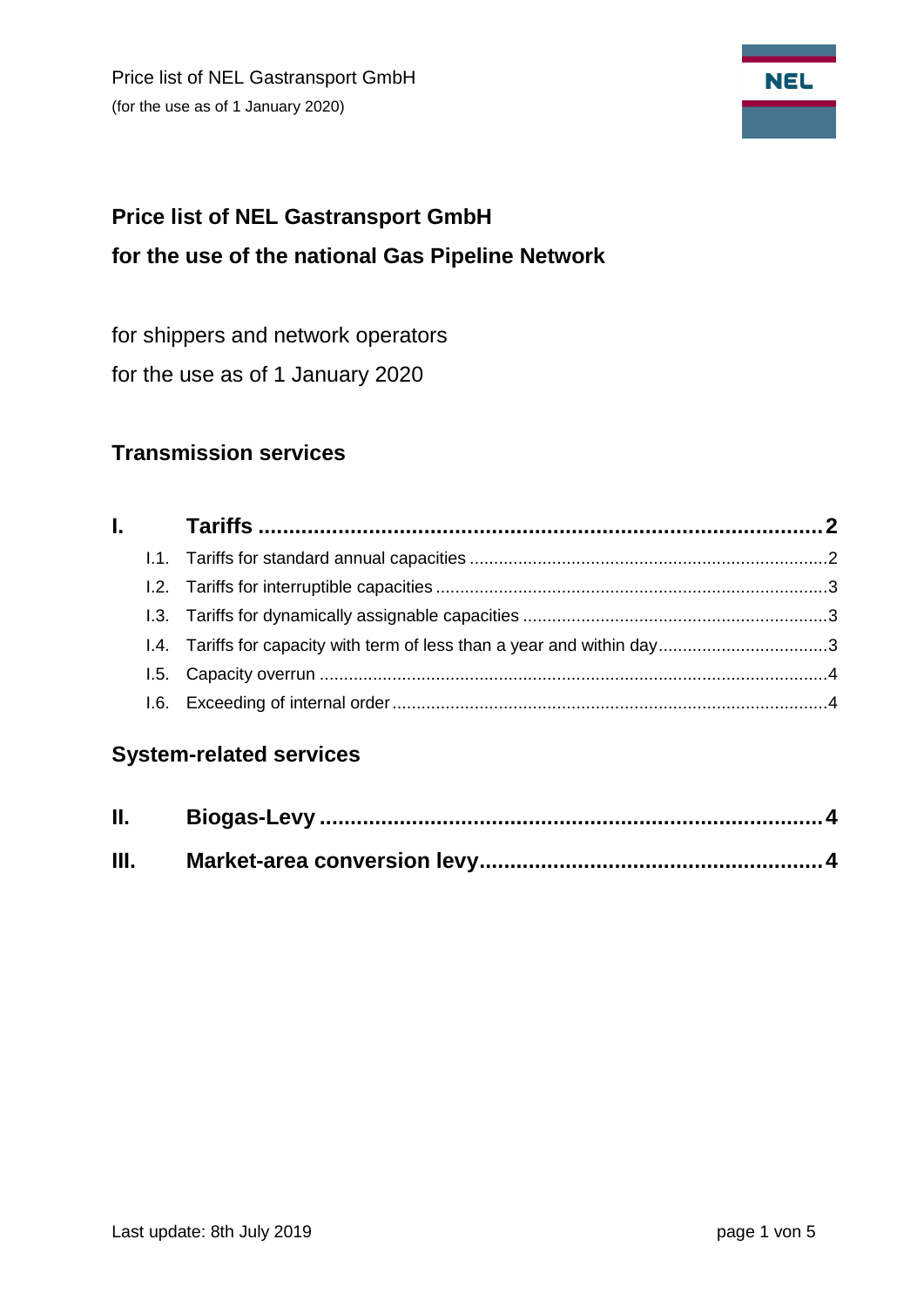Price list of NEL Gastransport GmbH (for the use as of 1 January 2020)



The basis for the calculation and application of the following network tariffs to be charged from 01.01.2020 are the Bundesnetzagentur's decisions on the Reference price method to be applied in the GASPOOL market area (REGENT-GP (BK9-18 / 611-GP) / AMELIE (BK9-18 / 607)). These decisions are based on the requirements of Regulation (EU) 2017/460 (NC TAR). According to Article 32 NC TAR, the information on the reserve prices for the cross-border and market area interconnection points as well as the storage connection points for 2020 should be published. The reserve prices are already reflected in this preliminary price list. Against the above-mentioned decisions of the Bundesnetzagentur the complaints were filed with the Higher Regional Court of Düsseldorf. Therefore, the following network tariffs are subject to a deviating judicial or administrative ruling and as a result may be adjusted both for the future and retroactively. In this case, NGT reserves the right to make a short-term adjustment to the following network tariffs.

<span id="page-1-0"></span>The definitions of the General Terms & Conditions for Entry/Exit Contracts of NGT in the relevant version (hereinafter referred to as "GTC") shall apply.

## **I. Tariffs**

#### <span id="page-1-1"></span>**I.1. Tariffs for standard annual capacities**

The

- specific tariff for firm and free assignable Capacities in accordance with section 9 (1) lit. a, b, c, d GTC at entry and exit points with a booking period of 365 coherent days resp. 366 coherent days in a leap year and
- the tariff for the actual internal order of downstream network operators in accordance with section 18 of the "Kooperationsvereinbarung zwischen den Betreibern von in Deutschland gelegenen Gasversorgungsnetzen" in the relevant version (hereinafter referred to as "KoV")

arise from the following table:

| <b>Tariffs for Standard annual Capacities</b>                                  |               |                       |                        |  |  |  |  |
|--------------------------------------------------------------------------------|---------------|-----------------------|------------------------|--|--|--|--|
| (Firm and free assignable capacities with a booking period of a coherent year) |               |                       |                        |  |  |  |  |
| <b>Grid Point</b>                                                              | Grid point-ID | <b>Flow Direction</b> | Tariff (EUR/(kWh/h)/a) |  |  |  |  |
| Greifswald                                                                     | 93200         | Entry                 | 3.36                   |  |  |  |  |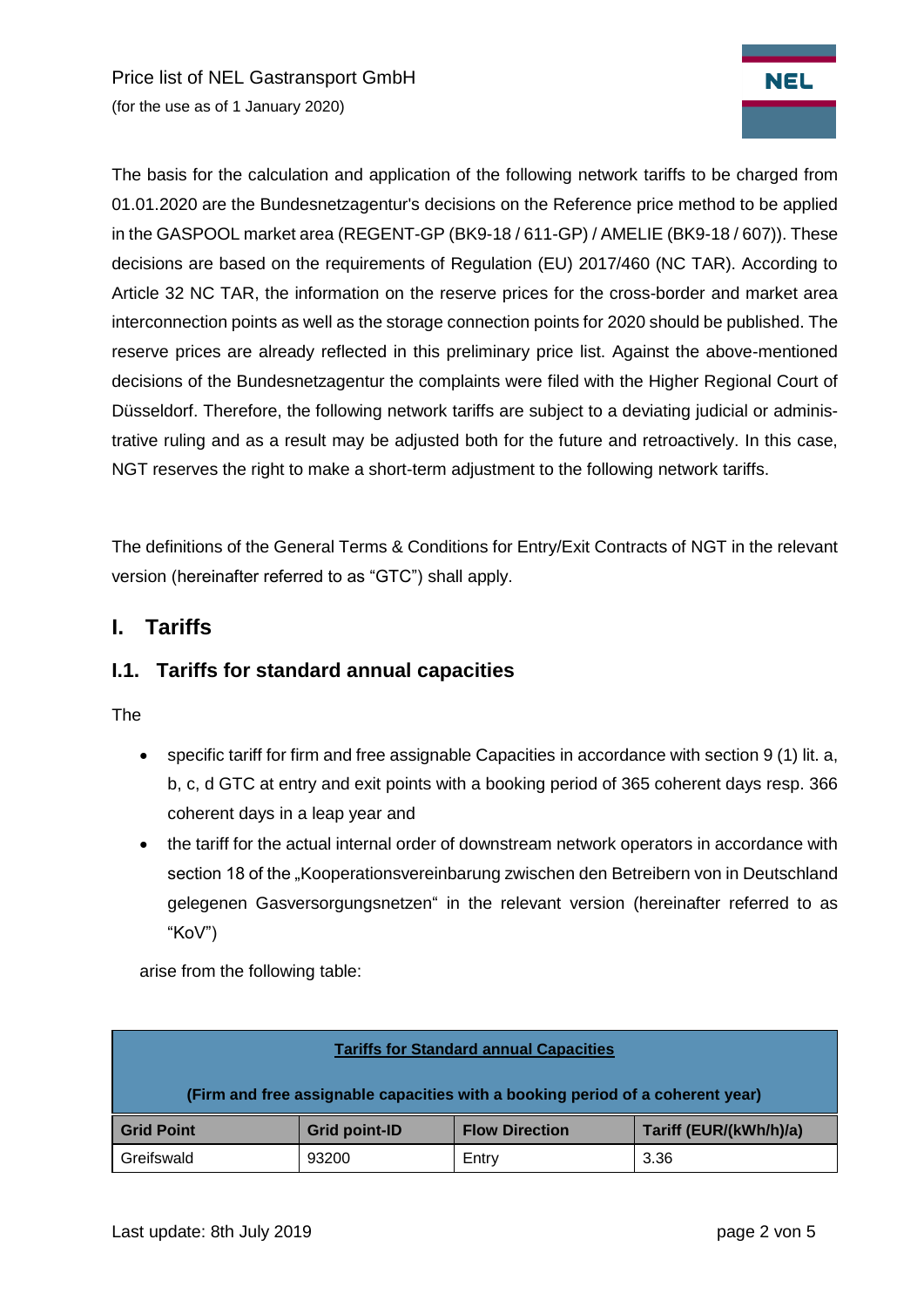(for the use as of 1 January 2020)



| <b>Grid Point</b> | <b>Grid point-ID</b> | <b>Flow Direction</b> | Tariff (EUR/(kWh/h)/a) |
|-------------------|----------------------|-----------------------|------------------------|
| Greifswald IKG    | 92070                | Exit                  | 3.36                   |
| Boizenburg        | 93DRA                | Exit                  | 3.36                   |

Additional to the tariffs at some grid points the specific biogas levy in accordance with section II and the market area conversion levy in accordance with section III will be charged.

## <span id="page-2-0"></span>**I.2. Tariffs for interruptible capacities**

The tariff for interruptible capacities in accordance with section 9 (1) GTC amounts to 90% of the tariff for firm capacity as per section I.1. This does also apply for interruptible internal order in accordance with section 11 (8) KoV.

#### <span id="page-2-1"></span>**I.3. Tariffs for dynamically assignable capacities**

The tariff for dynamically assignable capacities in accordance with section 1 of the supplementary Terms & Conditions of NGT (Appendix GTC 2) amounts to 100% of the tariff for firm capacity as per section I.1. Dynamically assignable capacities will be published separately.

## <span id="page-2-2"></span>**I.4. Tariffs for capacity with term of less than a year and within day**

The tariff for firm and free assignable capacities in accordance with section I.1 – I.3 with terms of less than year derives from the multiplication of the tariffs for standard annual capacities as per

section I.1 – I.3 with a proportional volume of 365  $\frac{1}{\sqrt{2}}$  for every booked day resp. 366  $\frac{1}{\sqrt{2}}$  for every

booked day in a leap year.

The network tariff for intraday capacities is calculated by the multiplication of the network tariffs for standard annual capacities pursuant to sub item 1.I.1. and 1.I.2. with a proportional volume of 1/8.760 for every booked hour or 1/8.784 for every booked hour in a leap year.

The proportional value, as resulting pursuant to sentence 1 and 2, must be multiplied in accordance with the guidelines of the Bundesnetzagentur decisions MARGIT (BK9-18/612) und BEATE 2.0 (BK9-18/608) with the following multipliers, depending on the run-time of the booked capacity:

| <b>Run-time in days</b> | <b>Product classification under BEATE 2.0</b> | <b>Multiplier</b> |
|-------------------------|-----------------------------------------------|-------------------|
| $0$ to 1                | within day product                            | 2.0               |
| 1 to 27                 | daily product                                 | 1.4               |
| 28 to 89                | monthly product                               | 1.25              |
| 90 to 364               | quarterly product                             | 1.1               |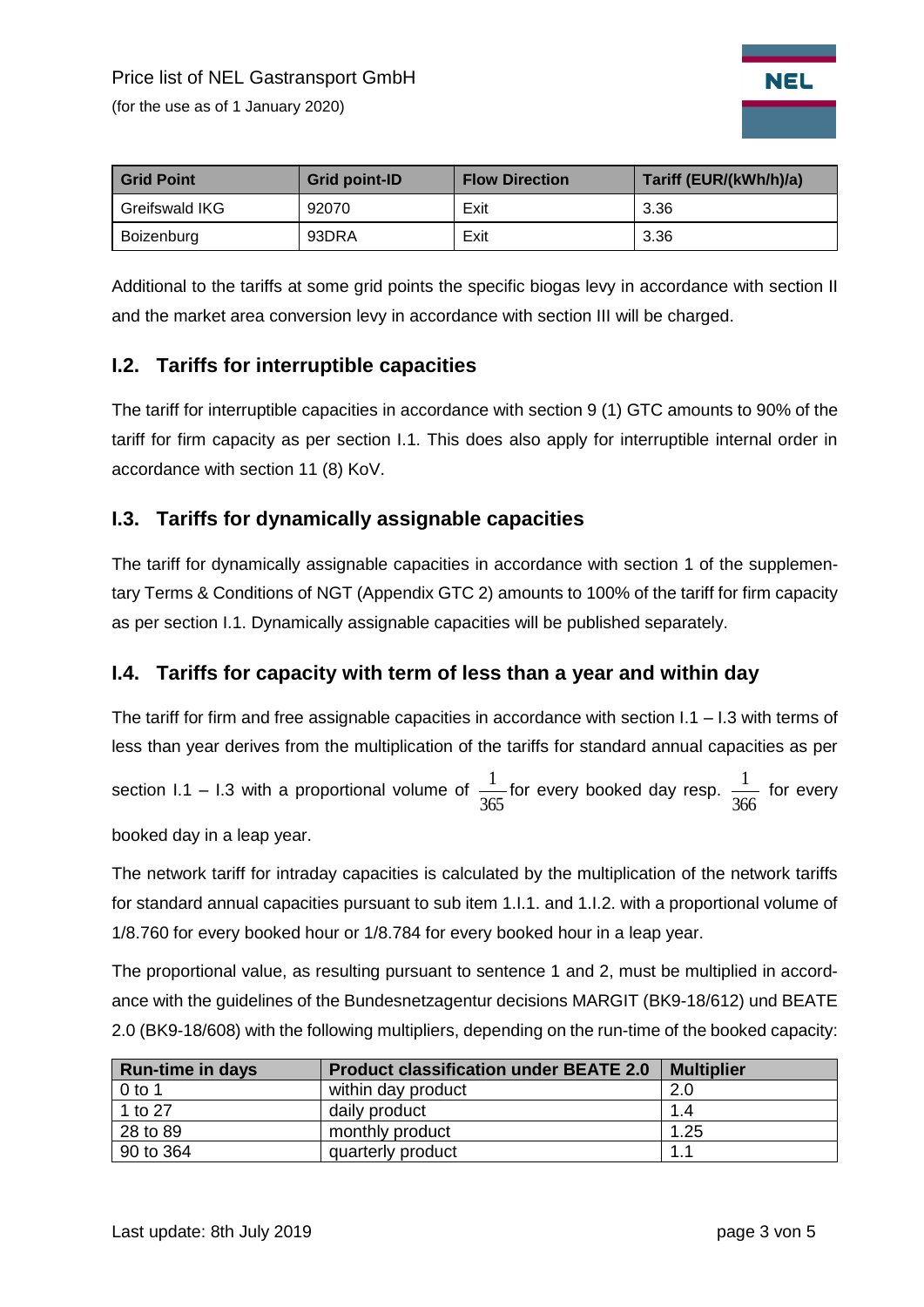

The tariff for interruptible internal orders, especially in case of adjustments in accordance with section 15 KoV, is calculated in the same way as described above.

#### <span id="page-3-0"></span>**I.5. Capacity overrun**

If a customer exceeds the ordered capacity in an hour of a day, a contractual penalty in accordance with. Section 30 (4) of the GTC will be charged.

#### <span id="page-3-1"></span>**I.6. Exceeding of internal order**

If a network operator exceeds the ordered capacity in an hour of a day, the exceeding will be charged in accordance with section 18 section (6) KoV. The provisions as per section 18 (7) KoV remain unaffected. This contractual penalty in accordance with section 18 (7) amounts to the fourfold of the regular tariff for the respective day at the affected grid point, as it is shown in this price list.

# <span id="page-3-2"></span>**II. Biogas-Levy**

The specific biogas levy to be paid in addition to the tariffs amounts to 0.66193 EUR/(kWh/h)/a in 2019. It will be charged at all exit points with exception of interconnection and storage points. The Biogas levy for the year 2020 will be published compliant with section 7 (7) a) or section 10 (7) a) of the Cooperation Agreement between the Operators of Gas Supply Networks in Germany as of 30 March 2019, respectively, no later than 1 October 2019.

## <span id="page-3-3"></span>**III. Market-area conversion levy**

The specific market area conversion levy in Germany, to be paid in addition to the tariffs, amounts to 0.3181 EUR/(kWh/h)/a in 2019. From 1<sup>st</sup> January 2020 it will be charged at all exit points with exception of interconnection and storage points. The Market area conversion levy for the year 2020 will be published compliant with section 10 (7) a) of the Cooperation Agreement between the Operators of Gas Supply Networks in Germany as of 30 March 2019, respectively, no later than 1 October 2019.